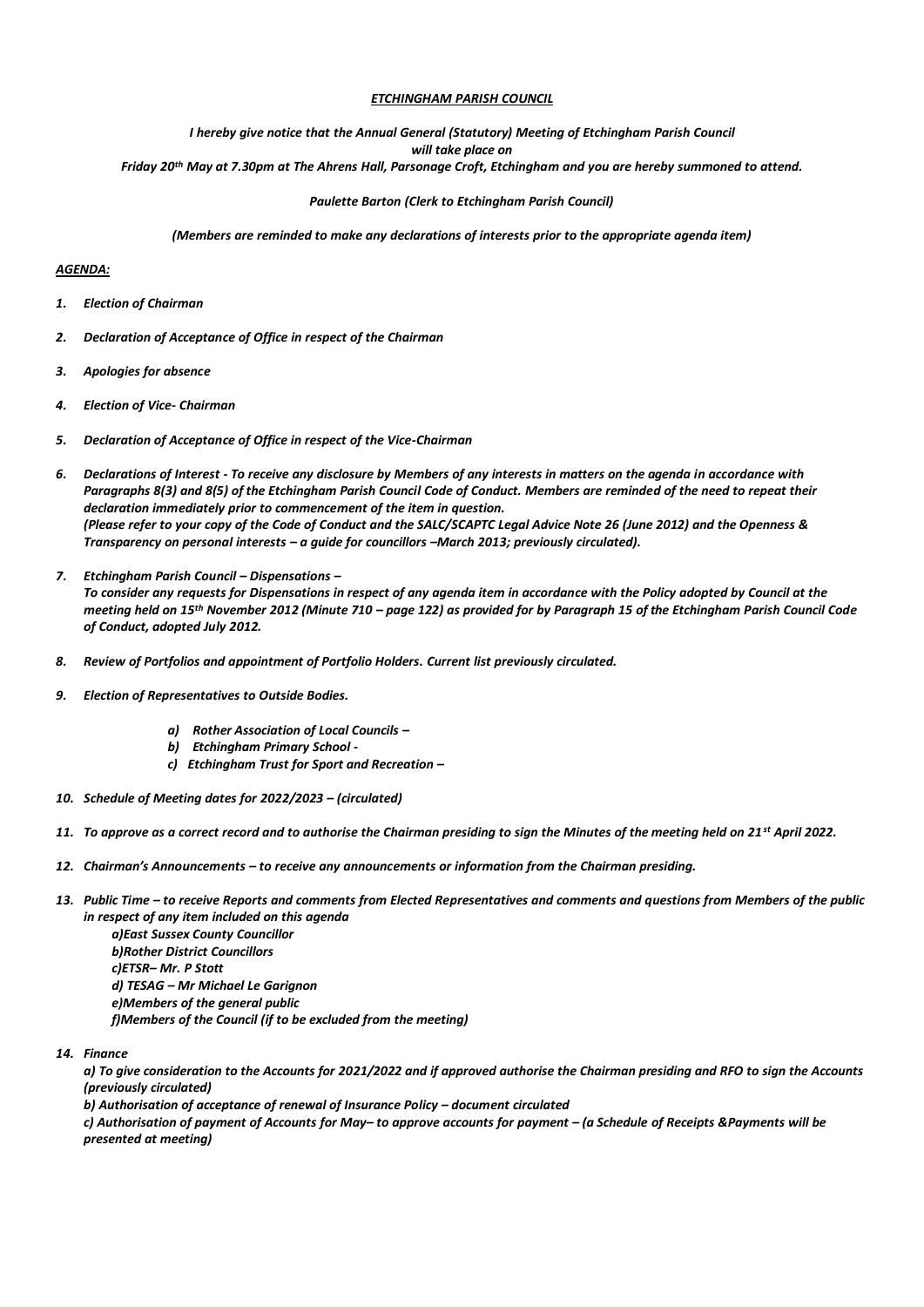*15. Parish Matters – to receive Reports and comments with regard to local parish matters including any matters raised by members of the public under agenda item 14 and make such resolutions as might be necessary.*

## *a)Village Amenities*

- *i) to receive preliminary quote for repairs to Old Etchingham Stores*
- *ii) to receive the latest report on fundraising for ERGT to improve the playgrounds*

*b)Highways*

*c)Community Safety Community Safety*

*CSW Force Overview*

*Speedwatch Report & Summary*

*d)Environmental issues*

*i) Drainage issues Church Lane*

## *16. Planning –*

*a) to consider and make recommendations on the following local planning applications* 

| <b>Planning Applications for consideration:</b> |               |                                                     |                                                                                                                                                                                                                                                                                                                                                                 |                      |
|-------------------------------------------------|---------------|-----------------------------------------------------|-----------------------------------------------------------------------------------------------------------------------------------------------------------------------------------------------------------------------------------------------------------------------------------------------------------------------------------------------------------------|----------------------|
| <b>List Number &amp; Date</b><br>validated      | Reference no. | Location                                            | <b>Proposed development</b>                                                                                                                                                                                                                                                                                                                                     | <b>Decision Date</b> |
| 2022/17<br>21/02/2022                           | RR/2022/726/L | Horsebrooks Farm,<br>Ludpit Lane,<br><b>Burwash</b> | Retention and conversion of<br>curtilage listed cowshed,<br>retention, rebuilding and<br>repair of curtilage listed<br>farmyard walls, part<br>retention of the dairy block,<br>demolition of modern<br>agricultural buildings and<br>erection of a two-storey<br>detached dwelling, with<br>garage, associated hard and<br>soft landscaping and car<br>parking | 16/05/2022           |

- *b) to consider any other planning and/or associated matters not including Neighbourhood Plan i*) s106 in relation to Nos. 8,9,10,11 Church Farm Close - explanatory document circulated
- *17. Review of Etchingham Parish Council Policies, Procedures and Protocols –*
	- *if you require any of the documents they are available on the website or I will e-mail if needed.* 
		- *a) Etchingham Parish Council Standing Orders – Draft Model Order to amend Section 18 previously circulated*
		- *b) Etchingham Parish Council Code of Conduct*
		- *c) Etchingham Parish Council Financial Regulations*
		- *d) Privacy Statement Freedom of Information Publication Scheme*
		- *e) Dispensation Protocol*
		- *f) Safeguarding Children & Vulnerable Adults Policy*
		- *g) Media and Communication*
		- *h) Grants to Village Organisations Protocol*
		- *i) Risk Assessment Schedules*
		- *j) Health & Safety Policy Statement*
		- *k) Insurance Schedule*
		- *l) Fixed Assets Register*

#### *18. Correspondence -*

*Correspondence is mostly distributed by e-mail, in particular information received from Rother District Council and ESCC; other correspondence requiring attention will be specified on the agenda as appropriate or, if for information, will be made known and available at the meeting, including to members of the public at the discretion of the Council*

*19. Etchingham Parish Council – Notification to Members of Council decisions*

*To inform any Members who were excluded from the meeting of the decisions agreed by Council in respect of the relevant agenda item.*